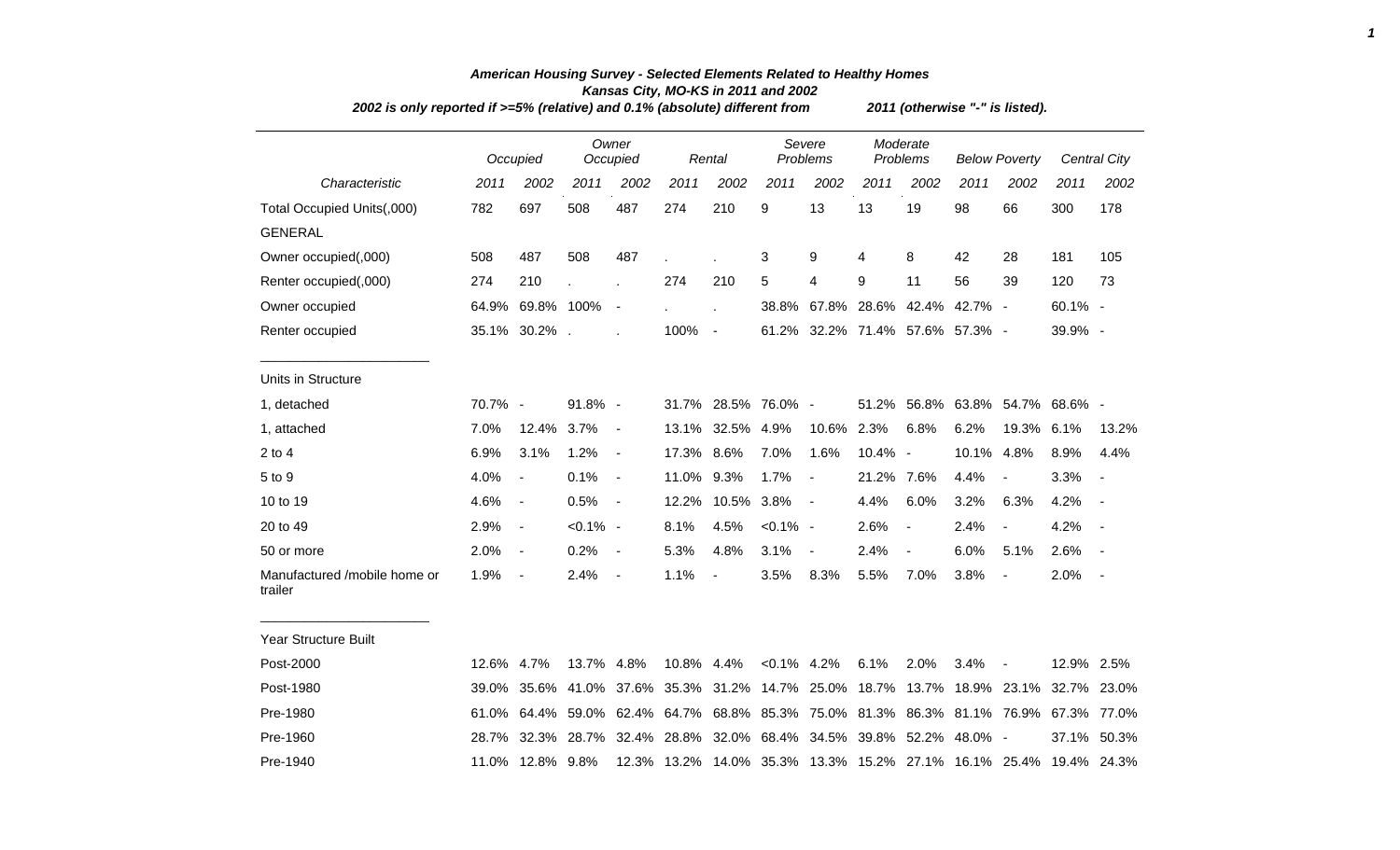|                                                                           |            | Occupied                 |                                                                                     | Owner<br>Occupied        |       | Rental                   |                                             | Severe<br><b>Problems</b> |                | Moderate<br>Problems   |                  | <b>Below Poverty</b>     |                     | <b>Central City</b>      |
|---------------------------------------------------------------------------|------------|--------------------------|-------------------------------------------------------------------------------------|--------------------------|-------|--------------------------|---------------------------------------------|---------------------------|----------------|------------------------|------------------|--------------------------|---------------------|--------------------------|
| Characteristic                                                            | 2011       | 2002                     | 2011                                                                                | 2002                     | 2011  | 2002                     | 2011                                        | 2002                      | 2011           | 2002                   | 2011             | 2002                     | 2011                | 2002                     |
| Foundation (for 1-unit not<br>manufactured)                               |            |                          |                                                                                     |                          |       |                          |                                             |                           |                |                        |                  |                          |                     |                          |
| 1-Unit not manufactured(,000)                                             | 608        | 595                      | 485                                                                                 | 467                      | 123   | 128                      | $\overline{7}$                              | 11                        | $\overline{7}$ | 12                     | 69               | 49                       | 224                 | 143                      |
| With a basement under all of<br>house                                     | 65.9% -    |                          | 70.5% -                                                                             |                          |       |                          | 47.6% 41.0% 23.0% 62.1% 67.9% 60.0% 55.4% - |                           |                |                        |                  |                          | 67.2% -             |                          |
| With a basement under part of<br>house                                    |            |                          | 20.3% 16.9% 20.2% 18.7% 20.8% 10.0% 64.1% 17.4% 21.5% 16.7% 21.4% 12.1% 22.1% 15.6% |                          |       |                          |                                             |                           |                |                        |                  |                          |                     |                          |
| With a crawl space                                                        | 6.8%       | 7.3%                     | 5.0%                                                                                | 6.5%                     | 13.9% | 10.3% 8.5%               |                                             | 11.7% 4.1%                |                |                        | 14.2% 11.3% 7.2% |                          | 4.8%                | 5.3%                     |
| On a concrete slab                                                        | 6.4%       | 11.5% 3.9%               |                                                                                     | $\overline{\phantom{a}}$ |       | 16.0% 36.0% 4.3%         |                                             | 7.2%                      | 4.3%           | 9.2%                   |                  | 11.0% 20.9% 5.7%         |                     | 11.9%                    |
| In some other way                                                         | 0.7%       | $\overline{\phantom{a}}$ | 0.4%                                                                                | $\sim$ $-$               | 1.7%  | $\blacksquare$           | $< 0.1\%$ 1.7%                              |                           | 2.1%           | $\sim$                 | 1.0%             |                          | 0.2%                | $\blacksquare$           |
| <b>EXTERIOR</b><br><b>External Building Conditions (non</b><br>multiunit) |            |                          |                                                                                     |                          |       |                          |                                             |                           |                |                        |                  |                          |                     |                          |
| Sagging roof                                                              | 1.5%       | $\sim$ $-$               | 1.3%                                                                                | $\sim$ $-$               | 2.7%  | $\overline{a}$           | 8.9%                                        | 3.0%                      | 3.7%           | 16.6% 1.1%             |                  | $\overline{\phantom{a}}$ | 0.8%                | $\overline{\phantom{a}}$ |
| Missing roofing material                                                  | $2.6\%$ -  |                          | 2.3%                                                                                | $\sim$ $-$               | 4.2%  | 5.0%                     | 8.0%                                        | 9.4%                      |                | 30.6% 15.5% 4.3%       |                  | 5.1%                     | 2.1%                | $\overline{\phantom{a}}$ |
| Hole in roof                                                              | 1.4%       | $\sim$                   | 1.2%                                                                                | $\sim$ $-$               | 2.3%  | $\blacksquare$           | 1.8%                                        | 6.1%                      |                | 28.2% 17.7% 3.8%       |                  | $\sim$                   | 2.2%                | $\overline{\phantom{a}}$ |
| Missing bricks, siding, other<br>outside wall material                    | 2.8%       | $\sim$                   | 2.4%                                                                                | $\sim$ $-$               | 4.3%  | $\overline{\phantom{a}}$ | 8.1%                                        | 4.6%                      |                | 35.7% 16.9% 6.4%       |                  | 2.7%                     | 4.1%                | $\overline{\phantom{a}}$ |
| Sloping outside walls                                                     | 1.1%       | $\sim$ $-$               | 1.1%                                                                                | $\sim$ $-$               | 1.4%  | $\overline{\phantom{a}}$ | 4.2%                                        | $\blacksquare$            |                | 11.8% 13.0% 1.3%       |                  | $\sim$                   | 0.8%                | $\overline{\phantom{a}}$ |
| Boarded up windows                                                        | 1.2%       | $\overline{\phantom{a}}$ | 0.5%                                                                                | $\sim$ $-$               | 4.2%  | $\overline{\phantom{a}}$ | 4.0%                                        | $\overline{\phantom{a}}$  | 9.5%           | 6.2%                   | 3.7%             | $\blacksquare$           | 2.3%                | $\overline{\phantom{a}}$ |
| <b>Broken windows</b>                                                     | 4.7%       | $\sim$                   | 4.7%                                                                                | $\sim$ $-$               | 4.6%  | 5.7%                     | 14.3% 9.1%                                  |                           |                | 20.6% 25.8% 6.9%       |                  | 6.4%                     | 4.9%                | 5.8%                     |
| Bars on windows                                                           | 5.9%       | 3.5%                     | 5.2%                                                                                | 3.3%                     | 8.7%  | 4.5%                     | 2.0%                                        | $\overline{\phantom{a}}$  |                | 30.1% 10.8% 14.4% 7.7% |                  |                          | 11.5% 8.2%          |                          |
| Foundation crumbling or has open 7.1%<br>crack or hole                    |            | 4.3%                     | 6.9%                                                                                | 3.9%                     | 7.8%  | 5.9%                     | 25.6% 9.4%                                  |                           |                | 52.5% 34.1% 10.6% 7.3% |                  |                          | 7.3%                | 4.9%                     |
| None of the above                                                         | 76.8% -    |                          | 78.9% -                                                                             |                          |       |                          | 68.4% 75.9% 72.6% -                         |                           | 34.0% -        |                        |                  |                          | 66.7% 72.3% 71.9% - |                          |
| None of the above(excluding<br>bars)                                      | $81.0\%$ - |                          | 82.8% -                                                                             |                          |       |                          | 74.3% 78.8% 72.6% -                         |                           | 35.7% -        |                        | 77.1% -          |                          | 80.2% -             |                          |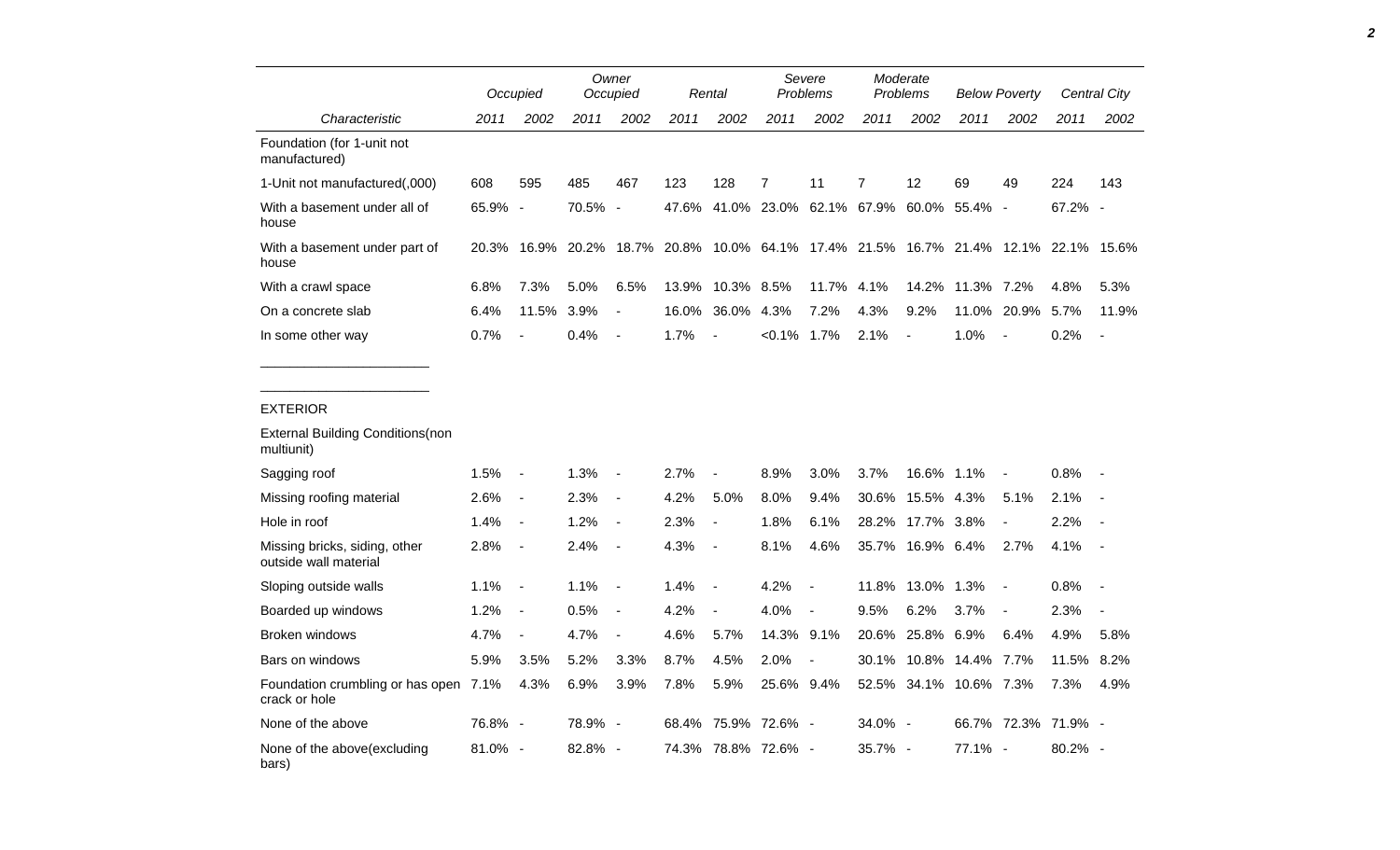|                                               |         | Occupied                 |         | Owner<br>Occupied        |         | Rental                   |       | Severe<br>Problems       |         | Moderate<br>Problems     |                               | <b>Below Poverty</b> |             | <b>Central City</b>      |
|-----------------------------------------------|---------|--------------------------|---------|--------------------------|---------|--------------------------|-------|--------------------------|---------|--------------------------|-------------------------------|----------------------|-------------|--------------------------|
| Characteristic                                | 2011    | 2002                     | 2011    | 2002                     | 2011    | 2002                     | 2011  | 2002                     | 2011    | 2002                     | 2011                          | 2002                 | 2011        | 2002                     |
| Water Leakage During Last 12<br><b>Months</b> |         |                          |         |                          |         |                          |       |                          |         |                          |                               |                      |             |                          |
| With leakage from outside<br>structure        | 14.9% - |                          | 15.5% - |                          | 13.8% - |                          | 17.8% |                          |         |                          | 12.7% 54.9% 51.4% 11.1% 10.0% |                      | 16.3% 15.0% |                          |
| Roof                                          | 6.6%    | 5.9%                     | 6.5%    | 5.9%                     | 6.9%    | 6.1%                     | 10.7% | 8.8%                     | 29.9% - |                          | 6.3%                          | 4.4%                 | 7.2%        | 6.7%                     |
| <b>Basement leak</b>                          | 4.9%    | 7.1%                     | 5.3%    | 8.0%                     | 4.0%    | 5.1%                     | 8.9%  | 4.7%                     | 11.5%   | 27.6%                    | 2.7%                          | $\overline{a}$       | 4.3%        | 7.2%                     |
| Walls, closed windows, or doors<br>leak       | 3.0%    |                          | 2.9%    | $\overline{\phantom{a}}$ | 3.1%    | $\blacksquare$           | 2.0%  | $\overline{\phantom{a}}$ | 12.9%   | 21.0% 1.9%               |                               | $\blacksquare$       | 3.2%        | $\blacksquare$           |
| Other or Unknown exterior Leak                | 1.6%    | $\overline{\phantom{a}}$ | 2.0%    | $\overline{\phantom{a}}$ | 0.8%    | $\overline{\phantom{a}}$ | 3.9%  | $\overline{\phantom{a}}$ | 3.7%    | 10.4% 1.7%               |                               | $\blacksquare$       | 2.3%        | $\overline{\phantom{a}}$ |
|                                               |         |                          |         |                          |         |                          |       |                          |         |                          |                               |                      |             |                          |
| <b>INTERIOR</b>                               |         |                          |         |                          |         |                          |       |                          |         |                          |                               |                      |             |                          |
| Damage                                        |         |                          |         |                          |         |                          |       |                          |         |                          |                               |                      |             |                          |
| Holes in floors                               | 0.7%    |                          | 0.4%    |                          | 1.4%    |                          | 7.7%  | 4.7%                     |         | 12.5% 10.7% 1.2%         |                               | $\blacksquare$       | 1.1%        |                          |
| Open cracks or holes                          | 5.1%    | 6.5%                     | 5.1%    | 5.4%                     | 5.1%    | 9.3%                     | 14.9% | 19.2%                    | 44.0%   | 46.4%                    | 8.5%                          | 10.4%                | 4.5%        | 7.8%                     |
| Broken plaster or peeling paint               | 1.7%    |                          | 0.9%    |                          | 3.2%    | $\overline{\phantom{a}}$ | 10.6% | 4.3%                     |         | 33.8% 27.0% 5.3%         |                               | 3.7%                 | 2.8%        | $\overline{\phantom{a}}$ |
| Water Leakage During Last 12<br><b>Months</b> |         |                          |         |                          |         |                          |       |                          |         |                          |                               |                      |             |                          |
| With leakage from inside structure 10.0% 7.4% |         |                          | 7.8%    | 6.4%                     | 14.0%   | 9.6%                     | 21.2% | 5.6%                     | 38.0%   |                          | 41.2% 14.8%                   | 9.4%                 | 11.5%       | $8.0\%$                  |
| Fixtures backed up or overflowed              | 2.4%    |                          | 2.0%    | $\overline{\phantom{a}}$ | 3.1%    |                          | 3.2%  |                          | 11.5%   | $\overline{\phantom{a}}$ | 1.2%                          | $\overline{a}$       | 3.0%        |                          |
| Pipes leaked                                  | 4.1%    | $\overline{\phantom{a}}$ | 3.1%    | $\overline{\phantom{a}}$ | 5.8%    | 5.1%                     | 12.1% | 1.5%                     | 14.7%   | 26.5%                    | 5.6%                          | 4.8%                 | 5.7%        | 3.8%                     |
| Broken water heater                           | 0.4%    | $\overline{\phantom{a}}$ | 0.4%    | $\overline{\phantom{a}}$ | 0.4%    | $\overline{\phantom{a}}$ | 1.6%  |                          | 3.4%    |                          | 0.6%                          | $\blacksquare$       | 0.1%        |                          |
| Other or Unknown                              | 3.5%    |                          | 2.6%    |                          | 5.1%    | 2.1%                     | 5.9%  | 1.5%                     |         | 10.4% 17.6%              | 7.4%                          | 2.1%                 | 3.3%        |                          |

Rodents

Signs of rats in last 3 mon. <br>
0.3% - 0.3% - 0.3% - 0.3% - 1.7% - 1.1% - 0.4% - 0.7% -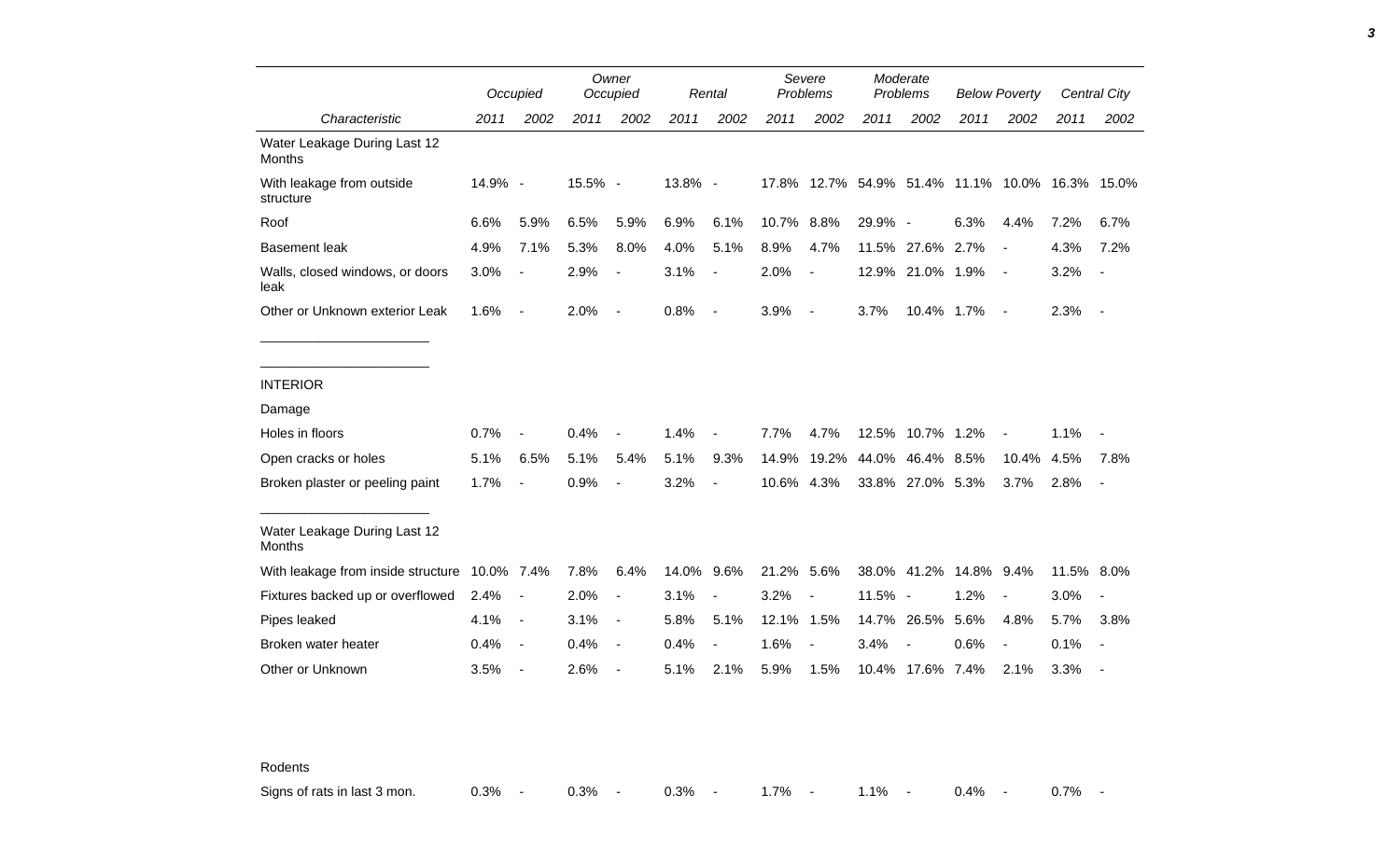|                                                           |             | Occupied                 |             | Owner<br>Occupied        |             | Rental                   |             | Severe<br>Problems       |                      | Moderate<br>Problems |             | <b>Below Poverty</b>     |             | Central City             |
|-----------------------------------------------------------|-------------|--------------------------|-------------|--------------------------|-------------|--------------------------|-------------|--------------------------|----------------------|----------------------|-------------|--------------------------|-------------|--------------------------|
| Characteristic                                            | 2011        | 2002                     | 2011        | 2002                     | 2011        | 2002                     | 2011        | 2002                     | 2011                 | 2002                 | 2011        | 2002                     | 2011        | 2002                     |
| Signs of mice in last 3 mon.                              | 12.5%       | 6.3%                     | 13.3%       | 5.8%                     | 10.9%       | 7.3%                     | 15.7%       | 10.1%                    | 24.1%                | 20.9%                | 20.4%       | 10.4%                    | 11.0%       | 8.2%                     |
| Signs of rodents, not sure which<br>kind in last 3 mon.   | 0.5%        | $\overline{\phantom{a}}$ | 0.2%        |                          | 1.0%        | $\overline{a}$           | 3.4%        |                          | $<0.1\%$ 2.3%        |                      | 0.4%        |                          | 0.3%        |                          |
| Electrical                                                |             |                          |             |                          |             |                          |             |                          |                      |                      |             |                          |             |                          |
| No electrical wiring                                      | $< 0.1\%$ - |                          | $< 0.1\%$ - |                          | $< 0.1\%$ - |                          | $< 0.1\%$ - |                          | $< 0.1\%$ -          |                      | $< 0.1\%$ - |                          | $< 0.1\%$ - |                          |
| Exposed wiring                                            | 1.5%        | $\blacksquare$           | 1.8%        | $\overline{\phantom{a}}$ | 1.1%        | $\overline{\phantom{a}}$ | 5.3%        | 1.4%                     | 2.3%                 | 5.1%                 | 3.1%        | $\sim$                   | 2.4%        | $\overline{\phantom{a}}$ |
| Rooms without electric outlets                            | 0.4%        | $\overline{\phantom{a}}$ | 0.2%        |                          | 0.6%        | $\overline{a}$           | 5.3%        | 2.7%                     | 3.5%                 | 9.8%                 | 0.3%        |                          | 0.4%        |                          |
| Fuses/breakers blown in last 3<br>mon.                    | 9.2%        | 8.5%                     | 10.8%       | 8.8%                     | 6.3%        | 7.8%                     | 17.2%       | 19.3%                    | 16.0%                | 18.8%                | 8.1%        | 8.7%                     | 8.7%        | 9.2%                     |
| Sanitation                                                |             |                          |             |                          |             |                          |             |                          |                      |                      |             |                          |             |                          |
| Lacking complete kitchen facilities                       | $0.7\%$     |                          | 0.2%        |                          | 1.6%        |                          | 1.6%        |                          |                      | 41.3% 37.3%          | 0.7%        |                          | 0.4%        |                          |
| Lacking some or all plumbing<br>facilities                | 0.5%        | $\blacksquare$           | 0.3%        | $\overline{\phantom{a}}$ | 0.9%        | $\blacksquare$           |             |                          | 48.8% 31.7% < 0.1% - |                      | 1.2%        |                          | 0.7%        |                          |
| Water not safe to drink                                   | 5.0%        | $\overline{\phantom{a}}$ | 3.7%        | $\overline{\phantom{a}}$ | 7.3%        | 3.6%                     | 1.8%        | $\overline{\phantom{a}}$ | 5.8%                 | 8.9%                 | 6.8%        | 4.5%                     | 5.6%        | 4.0%                     |
| Water stoppage in last 3 mon.                             | 3.4%        | $\overline{\phantom{a}}$ | 3.5%        | $\overline{\phantom{a}}$ | 3.3%        | $\blacksquare$           | 3.8%        | $\blacksquare$           | 9.0%                 | 9.6%                 | 2.8%        | $\overline{\phantom{a}}$ | 4.5%        |                          |
| No flush toilets working some time 1.7%<br>in last 3 mon. |             | $\overline{\phantom{a}}$ | 1.0%        | $\overline{\phantom{a}}$ | 2.8%        | $\overline{\phantom{a}}$ | 1.7%        | $\overline{\phantom{a}}$ | 8.4%                 | 14.1% 3.2%           |             | $\overline{\phantom{a}}$ | 1.4%        | $\sim$                   |
| With sewage disposal<br>breakdowns in last 3 mon.         | 2.1%        | $\blacksquare$           | 1.8%        | $\blacksquare$           | 2.7%        | $\overline{\phantom{a}}$ | 5.0%        | 2.8%                     | 6.0%                 | 4.1%                 | 6.6%        | 1.4%                     | 2.8%        | $\overline{\phantom{a}}$ |
| Septic tank, cesspool, chemical<br>toilet                 | 6.1%        | 8.4%                     | 8.1%        | 10.9%                    | 2.3%        | $\blacksquare$           | 6.9%        | $\overline{\phantom{a}}$ | 6.8%                 | $\sim$               | 7.4%        | 7.0%                     | 1.7%        | $\sim$                   |
| With septic tank or cesspool<br>breakdowns in last 3 mon. | $< 0.1\%$ - |                          | $< 0.1\%$ - |                          | $< 0.1\%$ - |                          | $< 0.1\%$ - |                          | $< 0.1\%$ -          |                      | $< 0.1\%$ - |                          | $< 0.1\%$ - |                          |

## HEATING/FUEL

## Main Heating Equipment

Warm-air furnace **92.3% -** 93.1% - 90.8% - 88.1% 94.3% 92.3% 82.6% 92.4% - 92.8% -

*4*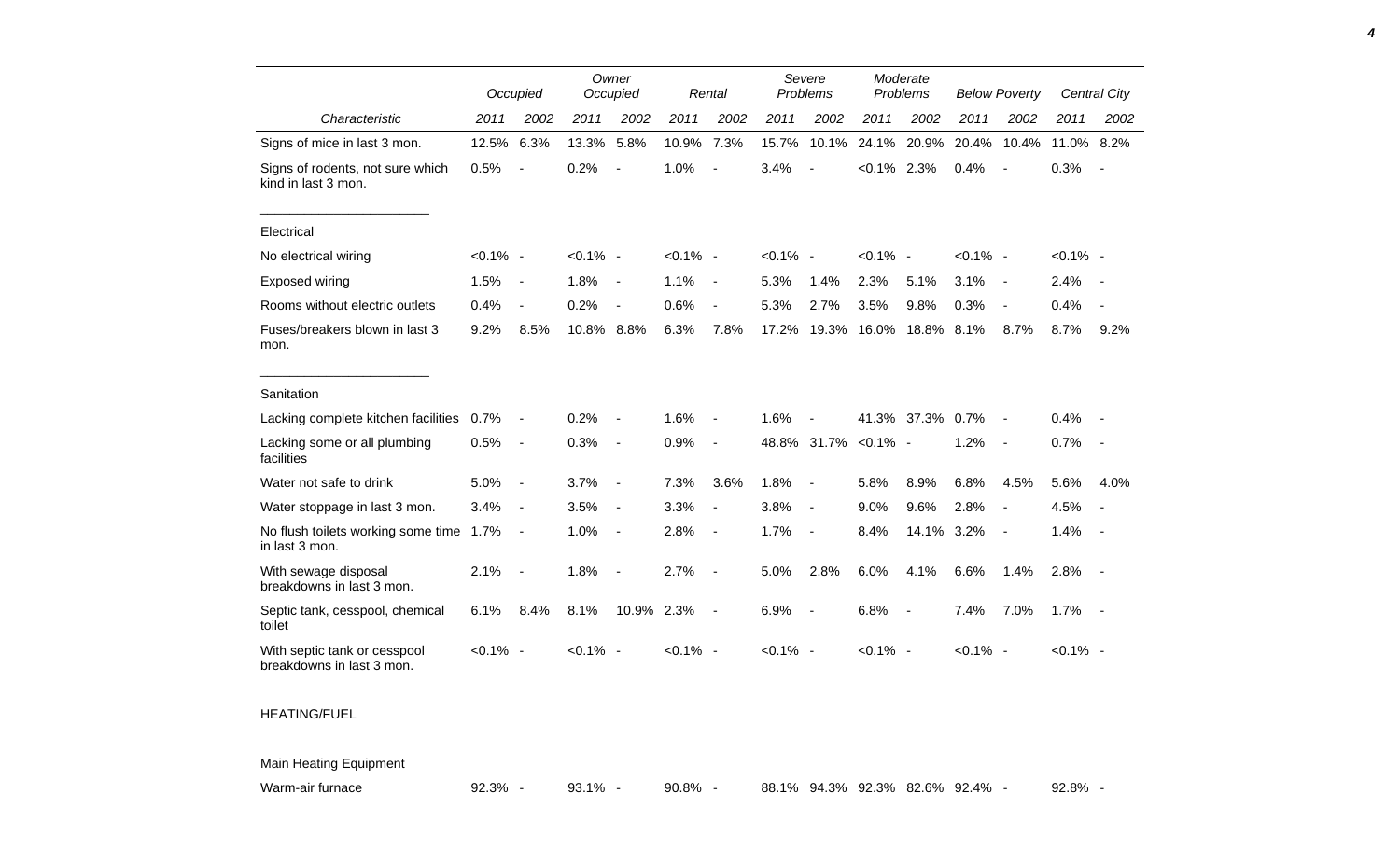|                                                         | Occupied    |                          | Owner<br>Occupied   |                          |             | Rental                   | Severe<br>Problems |                                                                               | Moderate<br>Problems |                          | <b>Below Poverty</b>                |                          | <b>Central City</b> |                          |
|---------------------------------------------------------|-------------|--------------------------|---------------------|--------------------------|-------------|--------------------------|--------------------|-------------------------------------------------------------------------------|----------------------|--------------------------|-------------------------------------|--------------------------|---------------------|--------------------------|
| Characteristic                                          | 2011        | 2002                     | 2011                | 2002                     | 2011        | 2002                     | 2011               | 2002                                                                          | 2011                 | 2002                     | 2011                                | 2002                     | 2011                | 2002                     |
| Steam or hot water system                               | 1.0%        | $\blacksquare$           | 0.4%                | $\blacksquare$           | 2.0%        | $\frac{1}{2}$            | 3.5%               | $\overline{\phantom{a}}$                                                      | 1.2%                 | $\blacksquare$           | 1.0%                                | $\overline{a}$           | 2.0%                | $\overline{\phantom{a}}$ |
| Electric heat pump                                      | 4.4%        | $\overline{\phantom{a}}$ | 4.5%                | $\overline{\phantom{a}}$ | 4.2%        | $\overline{\phantom{a}}$ | 6.7%               | 0.1%                                                                          | 2.3%                 | $\overline{\phantom{a}}$ | 2.5%                                | $\overline{\phantom{a}}$ | 2.6%                | $\blacksquare$           |
| Built-in electric units                                 | 0.4%        | $\sim$                   | 0.3%                | $\overline{\phantom{a}}$ | 0.7%        | $\blacksquare$           | $< 0.1\%$ -        |                                                                               | $< 0.1\%$ 1.9%       |                          | 0.6%                                | $\blacksquare$           | 0.4%                | $\overline{\phantom{a}}$ |
| Floor, wall, or other built-in hot air<br>without ducts | 1.1%        | $\sim$ $-$               | 0.9%                | $\overline{\phantom{a}}$ | 1.5%        | $\overline{\phantom{a}}$ | $< 0.1\%$ 4.3%     |                                                                               | $< 0.1\%$ 2.1%       |                          | 0.9%                                | $\blacksquare$           | 1.4%                | $\overline{\phantom{a}}$ |
| Room heaters with flue                                  | 0.2%        | $\sim$ $-$               | 0.2%                | $\sim$ $-$               | 0.2%        | $\sim$ $-$               | $< 0.1\%$ -        |                                                                               | 1.1%                 | $\overline{\phantom{a}}$ | 0.2%                                | $\blacksquare$           | 0.1%                | $\sim$ $-$               |
| Room heaters without flue                               | $< 0.1\%$ - |                          | $< 0.1\%$ -         |                          | $< 0.1\%$ - |                          | $< 0.1\%$ -        |                                                                               | 2.1%                 | 7.4%                     | $< 0.1\%$ 0.5%                      |                          | $< 0.1\%$ 0.2%      |                          |
| Portable electric heaters                               | 0.4%        | $\sim$ $-$               | 0.5%                | $\sim$ $-$               | 0.2%        | $\sim$                   | $< 0.1\%$ -        |                                                                               | 1.1%                 | $\blacksquare$           | 1.6%                                | $\blacksquare$           | 0.7%                | $\sim$ $-$               |
| <b>Stoves</b>                                           | 0.1%        | $\sim$ $-$               | 0.1%                | $\sim$ $-$               | 0.1%        | $\sim$ $-$               | $1.6% -$           |                                                                               | $< 0.1\%$ -          |                          | 0.2%                                | $\blacksquare$           | $< 0.1\%$ -         |                          |
| Fireplace with inserts                                  | $< 0.1\%$ - |                          | $< 0.1\%$ -         |                          | $< 0.1\%$ - |                          | $< 0.1\%$ -        |                                                                               | $< 0.1\%$ -          |                          | $<0.1\%$ 0.3%                       |                          | $< 0.1\%$ -         |                          |
| Other                                                   | 0.2%        | $\sim$ $-$               | 0.1%                | $\sim$ $-$               | 0.3%        | $\sim$                   | $< 0.1\%$ -        |                                                                               | $< 0.1\%$ -          |                          | 0.4%                                | $\overline{\phantom{a}}$ | $0.1\%$ -           |                          |
| Cooking stove                                           | $< 0.1\%$ - |                          | $< 0.1\%$ -         |                          | $< 0.1\%$ - |                          | $< 0.1\%$ -        |                                                                               | $< 0.1\%$ -          |                          | $< 0.1\%$ -                         |                          | $< 0.1\%$ -         |                          |
| <b>Water Heating Fuel</b>                               |             |                          |                     |                          |             |                          |                    |                                                                               |                      |                          |                                     |                          |                     |                          |
| Electricity                                             | 25.0%       |                          |                     |                          |             |                          |                    | 20.7% 17.2% 15.4% 39.6% 33.1% 28.0% 19.3% 18.7% 29.2% 23.3% 25.5% 24.2% 17.7% |                      |                          |                                     |                          |                     |                          |
| Gas, LP/bottled gas                                     |             |                          | 74.7% 79.2% 82.8% - |                          | 59.6%       |                          |                    | 66.8% 72.0% 80.7%                                                             | 69.1% -              |                          | 75.1% -                             |                          |                     | 75.2% 82.3%              |
| Other                                                   | 0.3%        | $\overline{\phantom{a}}$ | $< 0.1\%$ -         |                          | 0.7%        | $\overline{\phantom{a}}$ | $< 0.1\%$ -        |                                                                               | 12.2% 0.1%           |                          | 1.6%                                | $\blacksquare$           | 0.7%                | $\overline{\phantom{a}}$ |
| Clothes Dryer(,000)                                     | 666         | 585                      | 499                 | 467                      | 167         | 118                      | $\overline{7}$     | 11                                                                            | 9                    | 12                       | 66                                  | 42                       | 240                 | 131                      |
| Have Clothes Dryer                                      | 85.2% -     |                          | 98.3% -             |                          | 60.9%       |                          | 56.0% 84.9% -      |                                                                               | 66.6% -              |                          | 67.0% -                             |                          |                     | 79.8% 73.5%              |
| Electricity                                             |             | 85.1% 77.6%              | 82.5%               | 75.0%                    | 93.1%       |                          | 87.9% 91.4% 79.8%  |                                                                               |                      |                          | 93.4% 80.6% 80.5% 68.6% 84.7% 73.0% |                          |                     |                          |
| Gas, LP gas (liquid propane)                            |             | 14.9% 22.3%              |                     | 17.5% 24.9%              | 6.9%        | 12.1% 8.6%               |                    | 20.2% 6.6%                                                                    |                      |                          | 19.4% 19.5% 31.4% 15.3% 27.0%       |                          |                     |                          |
| Other                                                   | $< 0.1\%$ - |                          | $< 0.1\%$ -         |                          | $< 0.1\%$ - |                          | $< 0.1\%$ -        |                                                                               | $< 0.1\%$ -          |                          | $< 0.1\%$ -                         |                          | $< 0.1\%$ -         |                          |
| <b>Heating Problems</b>                                 |             |                          |                     |                          |             |                          |                    |                                                                               |                      |                          |                                     |                          |                     |                          |
| Uncomfortably cold for 24 hours<br>or more last winter  | 8.1%        | 33.9% 7.4%               |                     | 35.3% 9.8%               |             |                          |                    | 30.1% 64.4% 74.5% 21.3% 43.6% 9.2%                                            |                      |                          |                                     | 28.9% 7.6%               |                     | 40.5%                    |
| Heating equipment breakdowns                            | 2.3%        | $\sim$                   | 2.3%                |                          | 2.3%        | $\blacksquare$           |                    | 47.0% 65.3% 5.6%                                                              |                      | 5.0%                     | 3.1%                                | $\overline{\phantom{a}}$ | 2.6%                |                          |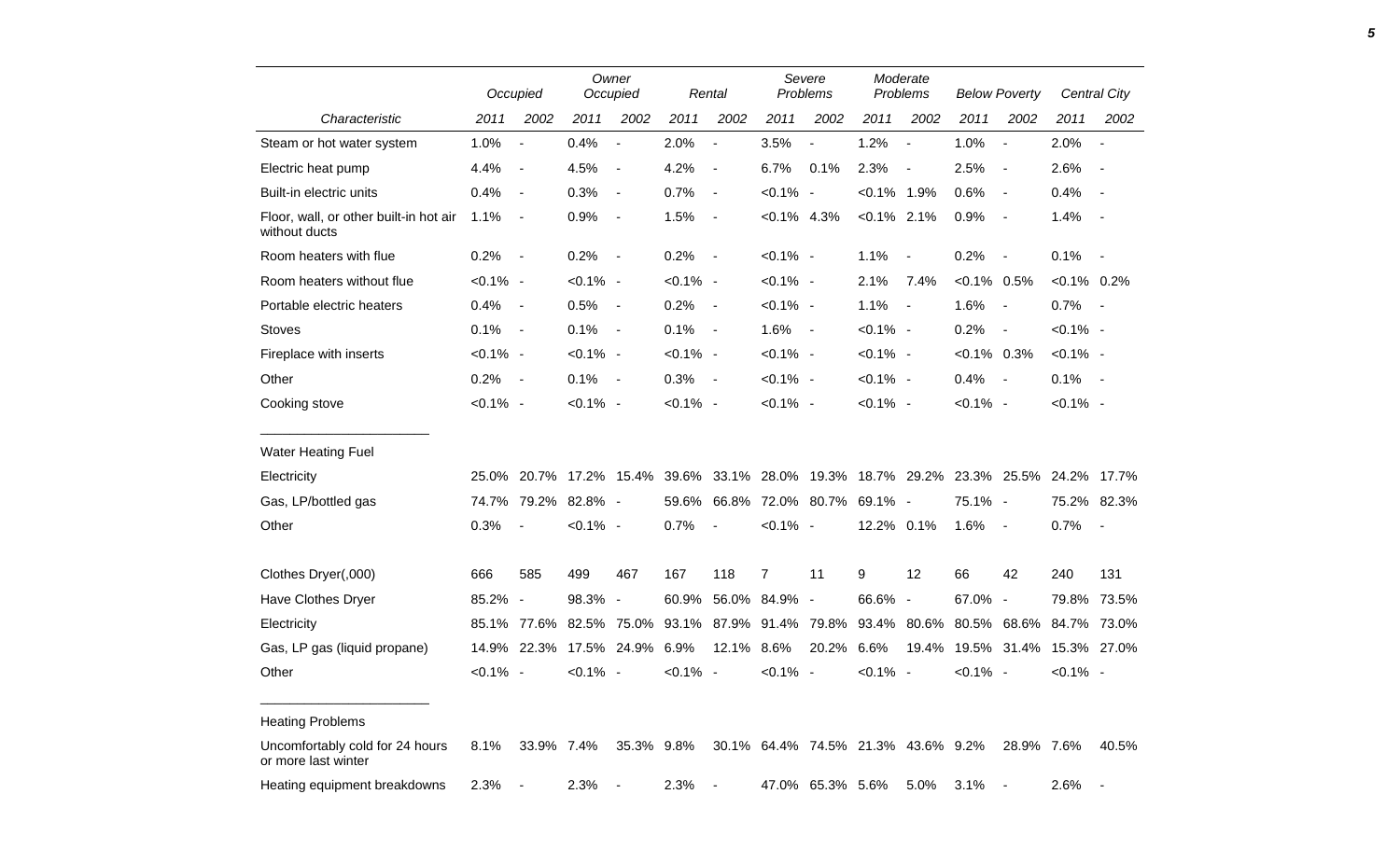|                                      |             | Occupied                     |             | Owner<br>Occupied            |             | Severe<br>Problems<br>Rental |                | Moderate<br>Problems     |                | <b>Below Poverty</b> |                | Central City             |                |                          |
|--------------------------------------|-------------|------------------------------|-------------|------------------------------|-------------|------------------------------|----------------|--------------------------|----------------|----------------------|----------------|--------------------------|----------------|--------------------------|
| Characteristic                       | 2011        | 2002                         | 2011        | 2002                         | 2011        | 2002                         | 2011           | 2002                     | 2011           | 2002                 | 2011           | 2002                     | 2011           | 2002                     |
| Other causes                         | 4.7%        | 28.7%                        | 4.6%        | 31.4%                        | 4.8%        | 22.5%                        | 6.9%           | 10.0%                    | 15.8%          | 31.8%                | 4.5%           | 23.2%                    | 3.6%           | 35.3%                    |
| Utility interruption                 | 1.4%        | 25.3%                        | 1.8%        | 28.6%                        | 0.6%        | 17.4%                        | 4.9%           | 8.6%                     | 2.1%           | 22.2%                | 0.3%           | 16.7%                    | 1.2%           | 27.0%                    |
| Inadequate heating capacity          | 0.6%        | $\overline{a}$               | 0.4%        | $\blacksquare$               | 1.0%        | $\blacksquare$               | 2.1%           | $\overline{a}$           | 2.2%           | $\overline{a}$       | 0.9%           | $\overline{\phantom{a}}$ | 0.3%           |                          |
| Inadequate insulation                | 1.0%        | $\qquad \qquad \blacksquare$ | 0.8%        | $\blacksquare$               | 1.3%        | $\overline{\phantom{a}}$     | 2.1%           | $\blacksquare$           | 5.7%           | 2.5%                 | 1.6%           | $\overline{\phantom{a}}$ | 0.8%           | $\blacksquare$           |
| Cost of heating                      | 1.0%        | $\overline{\phantom{a}}$     | 1.1%        | $\overline{\phantom{a}}$     | 0.8%        | $\overline{\phantom{a}}$     | $< 0.1\%$ -    |                          | 1.2%           | 6.8%                 | 0.7%           | $\overline{\phantom{a}}$ | 0.8%           | $\overline{\phantom{a}}$ |
| Other                                | 1.1%        | 6.2%                         | 0.9%        | 6.4%                         | 1.5%        | 5.8%                         | $< 0.1\%$ 4.7% |                          | 6.9%           | 14.4%                | 1.9%           | 8.4%                     | 0.8%           | 15.1%                    |
|                                      |             |                              |             |                              |             |                              |                |                          |                |                      |                |                          |                |                          |
| SELECTED PHYSICAL<br><b>PROBLEMS</b> |             |                              |             |                              |             |                              |                |                          |                |                      |                |                          |                |                          |
| Severe Physical Problems(,000)       | 9           | 13                           | 3           | 9                            | 5           | $\overline{4}$               | 9              | 13                       |                |                      | $\overline{2}$ | 1                        | 5              | 1                        |
| Severe physical problems             | 1.1%        | $\qquad \qquad \blacksquare$ | 0.7%        | $\overline{\phantom{a}}$     | 1.9%        | $\blacksquare$               | 100%           | $\overline{\phantom{a}}$ |                |                      | 1.9%           | $\blacksquare$           | 1.5%           |                          |
| Plumbing                             | 0.5%        | $\overline{\phantom{a}}$     | 0.3%        | $\qquad \qquad \blacksquare$ | 0.9%        | $\overline{\phantom{a}}$     | 48.8%          | 31.7%                    |                |                      | 1.2%           | $\overline{\phantom{a}}$ | 0.7%           |                          |
| Heating                              | 0.5%        | $\blacksquare$               | 0.3%        | $\blacksquare$               | 0.9%        | $\blacksquare$               | 45.5%          | 65.3%                    |                |                      | 0.6%           | $\blacksquare$           | 0.8%           | $\sim$                   |
| Electric                             | $< 0.1\%$ - |                              | $< 0.1\%$ - |                              | $< 0.1\%$ - |                              | $<0.1\%$       | 1.4%                     |                |                      | $< 0.1\%$ -    |                          | $< 0.1\%$ -    |                          |
| Hallways                             | $< 0.1\%$ - |                              | $< 0.1\%$ - |                              | $< 0.1\%$ - |                              | $< 0.1\%$      | 1.6%                     | $\overline{a}$ |                      | $< 0.1\%$ -    |                          | $< 0.1\%$ -    |                          |
| Upkeep                               | 0.1%        | $\qquad \qquad \blacksquare$ | $< 0.1\%$ - |                              | 0.1%        | $\blacksquare$               | 5.6%           | 1.4%                     | $\overline{a}$ |                      | 0.2%           | $\blacksquare$           | 0.1%           | $\sim$                   |
| Moderate Physical<br>Problems(,000)  | 13          | 19                           | 4           | 8                            | 9           | 11                           |                |                          | 13             | 19                   | 4              | 4                        | 5              | 6                        |
| Moderate physical problems           | 1.6%        |                              | 0.7%        | $\overline{\phantom{a}}$     | 3.3%        | 5.1%                         |                | ×                        | 100%           | $\blacksquare$       | 3.6%           | 6.0%                     | 1.6%           |                          |
| Plumbing                             | 0.1%        | $\qquad \qquad \blacksquare$ | 0.1%        | $\blacksquare$               | $< 0.1\%$ - |                              |                |                          | 3.5%           | 7.6%                 | $< 0.1\%$      | 0.8%                     | 0.1%           | $\overline{\phantom{a}}$ |
| Heating                              | $< 0.1\%$ - |                              | $< 0.1\%$ - |                              | $< 0.1\%$ - |                              |                |                          | 2.1%           | 7.4%                 | $< 0.1\%$      | 0.5%                     | $< 0.1\%$ 0.2% |                          |
| Upkeep                               | 0.7%        | $\overline{\phantom{a}}$     | 0.2%        | $\blacksquare$               | 1.6%        | $\blacksquare$               |                | J.                       | 41.3%          | 37.3%                | 0.7%           | $\overline{\phantom{a}}$ | 0.4%           | $\blacksquare$           |
| Hallways                             | $< 0.1\%$ - |                              | $< 0.1\%$ - |                              | $< 0.1\%$   | 0.4%                         |                |                          | $< 0.1\%$      | 4.0%                 | $< 0.1\%$ 0.6% |                          | $< 0.1\%$ 0.3% |                          |
| Kitchen                              | 0.9%        | $\blacksquare$               | 0.5%        | $\blacksquare$               | 1.6%        | $\overline{\phantom{a}}$     |                |                          | 53.2%          | 45.7%                | 2.9%           | $\blacksquare$           | 1.1%           | $\overline{\phantom{a}}$ |

OVERALL OPINION OF STRUCTURE

\_\_\_\_\_\_\_\_\_\_\_\_\_\_\_\_\_\_\_\_\_\_\_